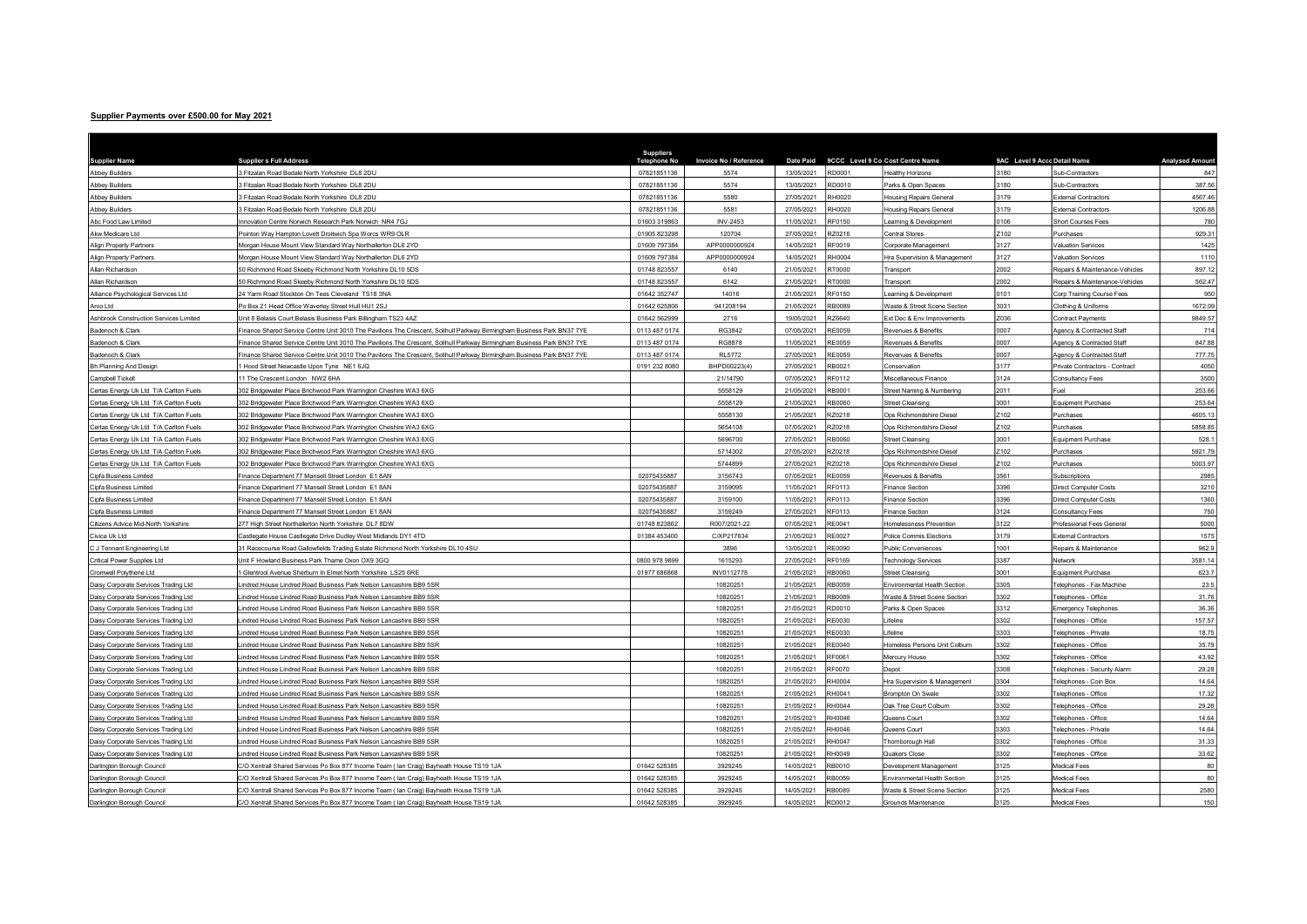| <b>Supplier Name</b>                                               | <b>Supplier s Full Address</b>                                                                                   | <b>Suppliers</b><br><b>Telephone No</b> | Invoice No / Reference   |                          |                  | Date Paid 9CCC Level 9 Co Cost Centre Name | 9AC Level 9 Accc Detail Name |                                                        | <b>Analysed Amoun</b> |
|--------------------------------------------------------------------|------------------------------------------------------------------------------------------------------------------|-----------------------------------------|--------------------------|--------------------------|------------------|--------------------------------------------|------------------------------|--------------------------------------------------------|-----------------------|
| Darlington Borough Council                                         | C/O Xentrall Shared Services Po Box 877 Income Team ( Ian Craig) Bayheath House TS19 1JA                         | 01642 528385                            | 3929245                  | 14/05/2021               | <b>RF0087</b>    | Senior Management Team                     | 3125                         | <b>Medical Fees</b>                                    | 120                   |
| Darlington Borough Council                                         | C/O Xentrall Shared Services Po Box 877 Income Team ( lan Craig) Bayheath House TS19 1JA                         | 01642 528385                            | 3929245                  | 14/05/2021               | <b>RF0099</b>    | <b>Business Support</b>                    | 3125                         | <b>Medical Fees</b>                                    | 80                    |
| Darlington Borough Council                                         | C/O Xentrall Shared Services Po Box 877 Income Team ( lan Craig) Bayheath House TS19 1JA                         | 01642 528385                            | 3929245                  | 14/05/2021               | RF0109           | Customer Services                          | 3125                         | Medical Fees                                           | 400                   |
| Darlington Borough Council                                         | C/O Xentrall Shared Services Po Box 877 Income Team (Ian Craig) Bayheath House TS19 1JA                          | 01642 528385                            | 3929245                  | 14/05/2021               | RF0159           | Human Resources                            | 3125                         | <b>Medical Fees</b>                                    | 80                    |
| Darlington Borough Council                                         | C/O Xentrall Shared Services Po Box 877 Income Team ( Ian Craig) Bayheath House TS19 1JA                         | 01642 528385                            | 3929245                  | 14/05/2021               | RF0169           | Technology Services                        | 3125                         | <b>Medical Fees</b>                                    | 80                    |
| Darlington Borough Council                                         | C/O Xentrall Shared Services Po Box 877 Income Team ( lan Craig) Bayheath House TS19 1JA                         | 01642 52838                             | 3929245                  | 14/05/2021               | RH0029           | Maintenance & Improvement                  | 3125                         | <b>Medical Fees</b>                                    | 850                   |
| Dave Hughes Driver Training Ltd                                    | Ohdt Goosepool House And Cafe Teesside Airport Darlington DL2 1NL                                                | 01325 238038                            | 1198                     | 07/05/2021               | RB0080           | Household Waste Collection                 | 3051                         | Printing                                               | 1232.5                |
| Dennis Eagle Ltd                                                   | leathcote Way Heathcote Industrial Estate Warwick CV34 6TE                                                       | 01926 458500                            | 407435                   | 13/05/2021               | <b>RT0000</b>    | Transport                                  | 2002                         | Repairs & Maintenance-Vehicles                         | 632.8                 |
| Dennis Eagle Ltd                                                   | leathcote Way Heathcote Industrial Estate Warwick CV34 6TE                                                       | 01926 458500                            | 407453                   | 11/05/2021               | RT0000           | Transport                                  | 2002                         | Repairs & Maintenance-Vehicles                         | 701.65                |
| Dennis Eagle Ltd                                                   | leathcote Way Heathcote Industrial Estate Warwick CV34 6TE                                                       | 01926 458500                            | 407835                   | 11/05/2021               | RT0000           | Transport                                  | 2002                         | Repairs & Maintenance-Vehicles                         | 2068.8                |
| Dennis Eagle Ltd                                                   | leathcote Way Heathcote Industrial Estate Warwick CV34 6TE                                                       | 01926 458500                            | 407836                   | 13/05/2021               | RT0000           | Transport                                  | 2002                         | Repairs & Maintenance-Vehicles                         | 1173.9                |
| Diamond Commercial Cleaning                                        | Office 7 Technology Court Newton Aycliffe DL5 6DQ                                                                | 01325 301000                            | 8029                     | 19/05/2021               | RH0046           | Queens Court                               | 3180                         | Sub-Contractors                                        | 530                   |
| Diamond Commercial Cleaning                                        | Office 7 Technology Court Newton Aycliffe DL5 6DQ                                                                | 01325 301000                            | 8029                     | 19/05/2021               | RH0049           | Quakers Close                              | 3180                         | Sub-Contractors                                        | 530                   |
| Dowse Of Richmond Ltd                                              | 32 Quaker Lane Richmond North Yorkshire DL10 4BB                                                                 |                                         | 31290                    | 27/05/2021               | <b>RE0027</b>    | Police Commis Elections                    | 3179                         | <b>External Contractors</b>                            | 2002.56               |
| Dowse Of Richmond Ltd                                              | 32 Quaker Lane, Richmond North Yorkshire DJ 10 4BP                                                               |                                         | 31296                    | 27/05/2021               | RHOO46           | Queens Court                               | 1001                         | Repairs & Maintenance                                  | 784                   |
| asibathe Limited                                                   | iberty House Federation Way Lancaster Road Dunston Tyne And Wear NE11 9JR                                        | 01429 852152                            | 53799                    | 11/05/2021               | <b>RH0006</b>    | <b>Disabled Tenants Assistance</b>         | 1001                         | Renairs & Maintenance                                  | 4992.8                |
| Eastern Shires Purchasing Organisation                             | Barnsdale Way Grove Park Enderby Leicester LE19 1ES                                                              | 0116 265 7884                           | G1166751                 | 13/05/2021               | RB0030           | Cemeteries                                 | 1051                         | Gas                                                    | 78.15                 |
| Eastern Shires Purchasing Organisation                             | arnsdale Way Grove Park Enderby Leicester LE19 1ES                                                               | 0116 265 7884                           | G1166751                 | 13/05/2021               | RE0040           | Homeless Persons Unit Colburn              | 1051                         | Gas                                                    | 250.94                |
| Eastern Shires Purchasing Organisation                             | 3arnsdale Way Grove Park Enderby Leicester LE19 1ES                                                              | 0116 265 7884                           | G1166751                 | 13/05/2021               | RF0061           | Mercury House                              | 1051                         | Gas                                                    | 709.28                |
| Eastern Shires Purchasing Organisation                             | arnsdale Wav Grove Park Enderby Leicester LE19 1ES                                                               | 0116 265 7884                           | G1166751                 | 13/05/2021               | <b>RF0070</b>    | Depot                                      | 1051                         | Gas                                                    | 545.84                |
| Eastern Shires Purchasing Organisation                             | arnsdale Way Grove Park Enderby Leicester LE19 1ES                                                               | 0116 265 7884                           | G1166751                 | 13/05/2021               | RH0041           | Brompton On Swale                          | 1051                         | Gas                                                    | 82.62                 |
| Eastern Shires Purchasing Organisation                             | Barnsdale Way Grove Park Enderby Leicester LE19 1ES                                                              | 0116 265 7884                           | G1166751                 | 13/05/2021               | RH0043           | Noels Court Catterick Village              | 1051                         | Gas                                                    | 609.4                 |
| Eastern Shires Purchasing Organisation                             | arnsdale Way Grove Park Enderby Leicester LE19 1ES                                                               | 0116 265 7884                           | G1166751                 | 13/05/2021               | RH0044           | Oak Tree Court Colburn                     | 1051                         | Gas                                                    | 897.9                 |
| Eastern Shires Purchasing Organisation                             | arnsdale Way Grove Park Enderby Leicester LE19 1ES                                                               | 0116 265 7884                           | G1166751                 | 13/05/2021               | RH0046           | Queens Court                               | 1051                         | Gas                                                    | 944.32                |
| Eastern Shires Purchasing Organisation                             | Barnsdale Way Grove Park Enderby Leicester LE19 1ES                                                              | 0116 265 7884                           | G1166751                 | 13/05/2021               | <b>RH0047</b>    | Thornborough Hall                          | 1051                         | Gas                                                    | 724.69                |
| F B Building Contractors Ltd                                       | B House Northgate Guisborough Redcar & Cleveland TS14 6JU                                                        | 01287 652240                            | <b>ALERSTONE</b>         | 14/05/2021               | RZ6701           | <b>Disabled Facilities Grants</b>          | Z450                         | Capital Grants                                         | 4890                  |
| Full Stop Fitness                                                  | tyan Rutherford 7 Birch Close Scotton Catterick Garrison DL9 3RG                                                 | 07964372625                             | <b>FSF0029</b>           | 07/05/2021               | RD0001           | <b>Healthy Horizons</b>                    | 3124                         | Consultancy Fees                                       | 1166                  |
| G2 Recruitment Solutions                                           | Ind Floor Holborn Hall 100 Grays Inn Road London WC1X 8AL                                                        | 01179689000                             | 82128                    | 07/05/2021               | <b>RE0041</b>    | Homelessness Prevention                    | 0007                         | Agency & Contracted Staff                              | 1385.                 |
| <b>G2 Recruitment Solutions</b>                                    | Ind Floor Holborn Hall 100 Grays Inn Road London WC1X 8AL                                                        | 01179689000                             | 82129                    | 07/05/2021               | <b>RE0041</b>    | Homelessness Prevention                    | 0007                         | Agency & Contracted Staff                              | 1410.7                |
| 32 Recruitment Solutions                                           | nd Floor Holborn Hall 100 Grays Inn Road London WC1X 8AL                                                         | 01179689000                             | 82130                    | 07/05/2021               | <b>RE0041</b>    | Homelessness Prevention                    | 0007                         | Agency & Contracted Staff                              | 1227.                 |
| <b>G2 Recruitment Solutions</b>                                    | nd Floor Holborn Hall 100 Grays Inn Road London WC1X 8AL                                                         | 01179689000                             | 82448                    | 07/05/2021               | RE0041           | Homelessness Prevention                    | 0007                         | Agency & Contracted Staff                              | 1402.                 |
| <b>G2 Recruitment Solutions</b>                                    | Ind Floor Holborn Hall 100 Grays Inn Road London WC1X 8AL                                                        | 01179689000                             | 82449                    | 07/05/2021               | RE0041           | Homelessness Prevention                    | 0007                         | Agency & Contracted Staff                              | 1410.7                |
| <b>G2 Recruitment Solutions</b>                                    | nd Floor Holborn Hall 100 Grays Inn Road London WC1X 8AL                                                         | 01179689000                             | 82450                    | 07/05/2021               | RE0041           | Homelessness Prevention                    | 0007                         | Agency & Contracted Staff                              | 1230                  |
| <b>G2 Recruitment Solutions</b>                                    | nd Floor Holborn Hall 100 Grays Inn Road London WC1X 8AL                                                         | 01179689000                             | 82759                    | 19/05/2021               | RE0041           | Homelessness Prevention                    | 0007                         | Agency & Contracted Staff                              | 1156                  |
| 32 Recruitment Solutions                                           | nd Floor Holborn Hall 100 Grays Inn Road London WC1X 8AL                                                         | 01179689000                             | 82760                    | 21/05/2021               | <b>RE0041</b>    | Homelessness Prevention                    | 0007                         | Agency & Contracted Staff                              | 1155                  |
| <b>G2 Recruitment Solutions</b>                                    | Ind Floor Holborn Hall 100 Grays Inn Road London WC1X 8AL                                                        | 01179689000                             | 82761                    | 19/05/2021               | RE0041           | Homelessness Prevention                    | 0007                         | Agency & Contracted Staff                              | 985.                  |
| <b>G2 Recruitment Solutions</b>                                    | nd Floor Holborn Hall 100 Grays Inn Road London WC1X 8AL                                                         | 01179689000                             | 83042                    | 27/05/2021               | RE0041           | Homelessness Prevention                    | 0007                         | Agency & Contracted Staff                              | 1394                  |
| <b>G2 Recruitment Solutions</b>                                    | nd Floor Holborn Hall 100 Grays Inn Road London WC1X 8AI                                                         | 01179689000                             | 83043                    | 27/05/2021               | RE0041           | Homelessness Prevention                    | 0007                         | Agency & Contracted Staf                               | 1410.7                |
| <b>G2 Recruitment Solutions</b>                                    | 2nd Floor Holborn Hall 100 Grays Inn Road London WC1X 8AL                                                        | 01179689000                             | 83044                    | 27/05/2021               | RE0041           | Homelessness Prevention                    | 0007                         | Agency & Contracted Staff                              | 1252.8                |
| Granicus                                                           | 08 St Peter Street Suite 600 Saint Paul Mn55102 USA                                                              | 0207 993 5595                           | 137681                   | 07/05/2021               | RF0169           | <b>Technology Services</b>                 | 3393                         | Web                                                    | 909                   |
| Granicus                                                           | 08 St Peter Street Suite 600 Saint Paul Mn55102 USA                                                              | 0207 993 5595                           | 139707                   | 21/05/2021               | RF0169           | <b>Technology Services</b>                 | 3396                         | Direct Computer Costs                                  | 909                   |
| Haymarket Media Group                                              | Juite 1 Fullers Court 40 Lower Quay Street Gloucester GL1 2LW                                                    | 02082 674355                            | 50196634                 | 07/05/2021               | RB0019           | Development Management Section             | 3058                         | Books & Publications                                   | 2325                  |
| Hays Specialist Recruitment Ltd                                    | lays House 40-44 Commbe Road New Malden Surrey KT3 4QF                                                           |                                         | 1011285365               | 11/05/2021               | RF0113           | Finance Section                            | 0007                         | Agency & Contracted Staff                              | 698.1                 |
| Hays Specialist Recruitment Ltd                                    | lays House 40-44 Commbe Road New Malden Surrey KT3 4QF                                                           |                                         | 1011302272               | 11/05/2021<br>14/05/2021 | RF0113<br>RF0113 | Finance Section                            | 0007<br>0007                 | Agency & Contracted Staff                              | 824.04                |
| Hays Specialist Recruitment Ltd<br>Hays Specialist Recruitment Ltd | lays House 40-44 Commbe Road New Malden Surrey KT3 4QF<br>lays House 40-44 Commbe Road New Malden Surrey KT3 4QF |                                         | 1011320148<br>1011323085 | 14/05/2021               | RF0113           | Finance Section<br>Finance Section         | 0007                         | Agency & Contracted Staff<br>Agency & Contracted Staff | 778.27<br>686.7       |
|                                                                    |                                                                                                                  |                                         | 1011337895               | 21/05/2021               | RF0113           |                                            | 0007                         |                                                        |                       |
| Hays Specialist Recruitment Ltd                                    | lays House 40-44 Commbe Road New Malden Surrey KT3 4QF<br>lays House 40-44 Commbe Road New Malden Surrey KT3 4QF |                                         | 1011339720               | 21/05/2021               | RF0113           | Finance Section<br>Finance Section         | 0007                         | Agency & Contracted Staff<br>Agency & Contracted Staff | 732.4<br>858.         |
| Hays Specialist Recruitment Ltd<br>Herongrange Group Ltd           | Granary Wharf Business Park Wetmore Road Burton On Trent Staffordshire DE14 1DU                                  | 01283 616123                            | 11517                    | 07/05/2021               | RE0040           | Homeless Persons Unit Colburn              | 3122                         | Professional Fees General                              | 569.66                |
| Herongrange Group Ltd                                              | Granary Wharf Business Park Wetmore Road Burton On Trent Staffordshire DE14 1DU                                  | 01283 616123                            | 11578                    | 13/05/2021               | <b>RE0040</b>    | Homeless Persons Unit Colburn              | 3122                         | Professional Fees General                              | 557.1                 |
| Herongrange Group Ltd                                              | Franary Wharf Business Park Wetmore Road Burton On Trent Staffordshire DE14 1DU                                  | 01283 616123                            | 11660                    | 21/05/2021               | <b>RE0040</b>    | Homeless Persons Unit Colburn              | 3122                         | Professional Fees Genera                               | 525.84                |
| <b>Housing Partners Limited</b>                                    | Ind Floor, Teme House Whittington Hall Whittington Worcester WR5 2RY                                             | 01905 361500                            | 20750                    | 21/05/2021               | RE0041           | Homelessness Prevention                    | 3122                         | Professional Fees General                              | 9995                  |
| Hsl Compliance Ltd                                                 | Alton House Alton Business Park Alton Road Ross On Wye HR9 5BP                                                   | 0845 604 6729                           | 0000081713               | 13/05/2021               | <b>RB0030</b>    | Cemeteries                                 | 1001                         | Renairs & Maintenance                                  | 27.89                 |
| Hsl Compliance Ltd                                                 | Alton House Alton Business Park Alton Road Ross On Wye HR9 5BP                                                   | 0845 604 6729                           | 0000081713               | 13/05/2021               | <b>RE0040</b>    | Homeless Persons Unit Colbum               | 1001                         | Repairs & Maintenance                                  | 62.78                 |
| HsI Compliance Ltd                                                 | Alton House Alton Business Park Alton Road Ross On Wye HR9 5BP                                                   | 0845 604 6729                           | 0000081713               | 13/05/2021               | <b>RE0090</b>    | Public Conveniences                        | 1001                         | Repairs & Maintenance                                  | 280.9                 |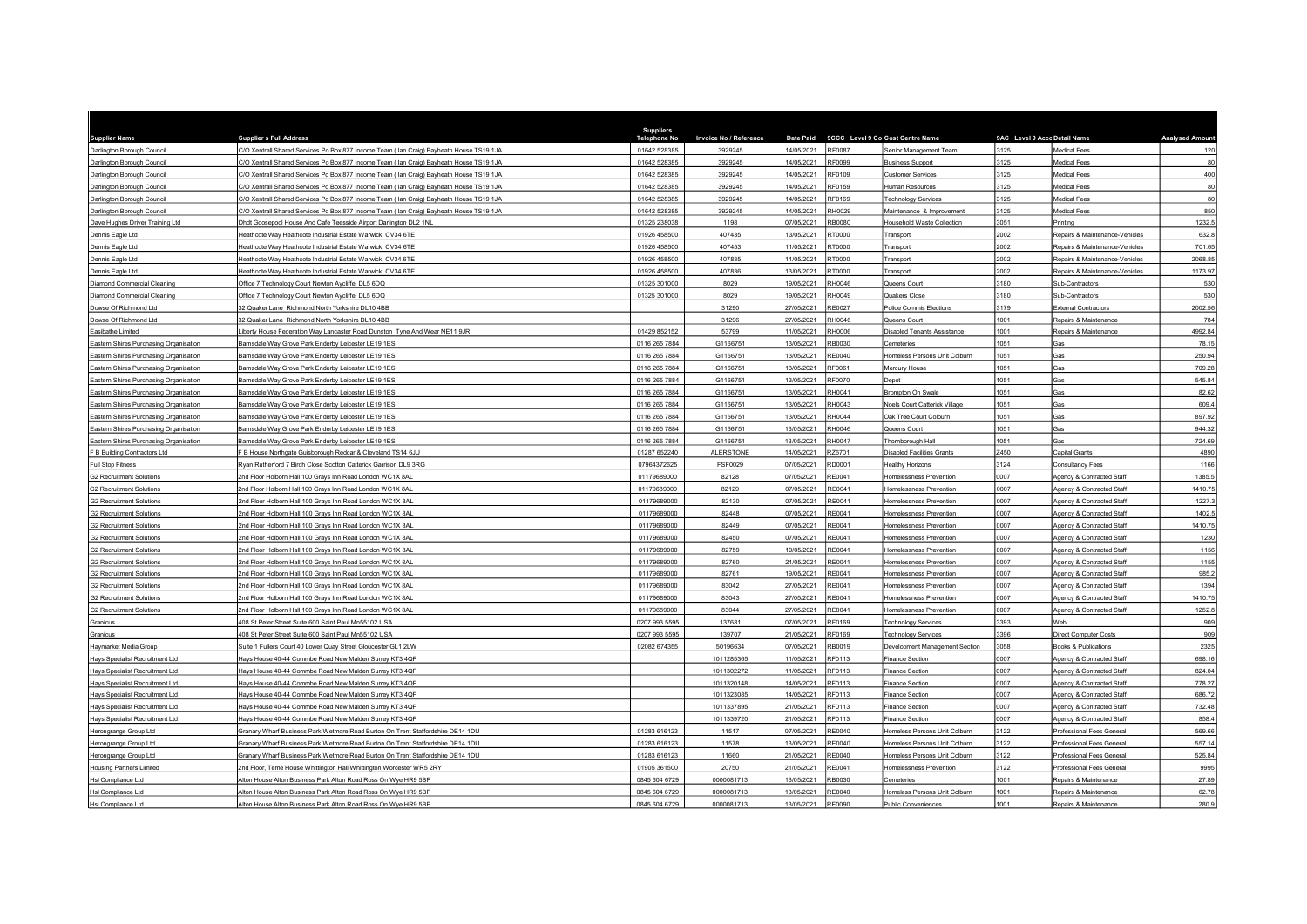| <b>Supplier Name</b>                     | <b>Supplier s Full Address</b>                                                             | <b>Suppliers</b><br><b>Telephone No</b> | Invoice No / Reference |            |               | Date Paid 9CCC Level 9 Co Cost Centre Name | 9AC Level 9 Accc Detail Name |                                | <b>Analysed Amoun</b> |
|------------------------------------------|--------------------------------------------------------------------------------------------|-----------------------------------------|------------------------|------------|---------------|--------------------------------------------|------------------------------|--------------------------------|-----------------------|
| Hsl Compliance Ltd                       | Alton House Alton Business Park Alton Road Ross On Wye HR9 5BP                             | 0845 604 6729                           | 0000081713             | 13/05/2021 | RF0061        | Mercury House                              | 1001                         | Repairs & Maintenance          | 34.89                 |
| Hsl Compliance Ltd                       | Alton House Alton Business Park Alton Road Ross On Wye HR9 5BP                             | 0845 604 6729                           | 0000081713             | 13/05/2021 | RF0070        | Depot                                      | 1001                         | Repairs & Maintenance          | 89.07                 |
| Hsl Compliance Ltd                       | Alton House Alton Business Park Alton Road Ross On Wye HR9 5BP                             | 0845 604 6729                           | 0000081713             | 13/05/2021 | RH0041        | Brompton On Swale                          | 1001                         | Repairs & Maintenance          | 27.89                 |
| Hsl Compliance Ltd                       | Alton House Alton Business Park Alton Road Ross On Wye HR9 5BP                             | 0845 604 6729                           | 0000081713             | 13/05/2021 | RH0043        | Noels Court Catterick Village              | 1001                         | Repairs & Maintenance          | 34.89                 |
| Hsl Compliance Ltd                       | Alton House Alton Business Park Alton Road Ross On Wye HR9 5BP                             | 0845 604 6729                           | 0000081713             | 13/05/2021 | RH0044        | Oak Tree Court Colburn                     | 1001                         | Repairs & Maintenance          | 34.89                 |
| Hsl Compliance Ltd                       | Alton House Alton Business Park Alton Road Ross On Wye HR9 5BP                             | 0845 604 6729                           | 0000081713             | 13/05/2021 | RH0045        | <b>Barton</b>                              | 1001                         | Repairs & Maintenance          | 27.8                  |
| Hsl Compliance Ltd                       | <b>Ifon House Alton Business Park Alton Road Ross On Wye HR9 5BP</b>                       | 0845 604 6729                           | 0000081713             | 13/05/2021 | RH0046        | Queens Court                               | 1001                         | Repairs & Maintenance          | 24.89                 |
| Hsl Compliance Ltd                       | Alton House Alton Business Park Alton Road Ross On Wye HR9 5BP                             | 0845 604 6729                           | 0000081713             | 13/05/2021 | RH0047        | Thornborough Hall                          | 1001                         | Repairs & Maintenance          | 34.89                 |
| Hsl Compliance Ltd                       | Alton House Alton Business Park Alton Road Ross On Wye HR9 5BP                             | 0845 604 6729                           | 0000081713             | 13/05/2021 | RH0049        | Quakers Close                              | 1001                         | Repairs & Maintenance          | 24.8                  |
| Hudspeth Flooring                        | Init 2 Brompton Business Park Station Road Brompton On Swale Richmond DL10 7SN             | 01748 835111                            | V021801                | 21/05/2021 | RH0020        | <b>Housing Repairs General</b>             | 3179                         | <b>External Contractors</b>    | 541.87                |
| Ic2 Cctv & Security Specialists (Uk) Ltd | Init 14 Angerstein Business Park 12 Horn Lane Greenwich London SE10 0RT                    | 02037471800                             | 30077                  | 07/05/2021 | RB0070        | Oog Warden Service                         | 3001                         | Equipment Purchase             | 5784                  |
| Inland Revenue Ao Cumbernauld            | nland Revenue Accounts Office St Mungo'S Road Cumbernauld Glasgow G70 6BR                  |                                         | APRIL2021              | 13/05/2021 | <b>RF0158</b> | Pavroll                                    | 0025                         | Apprenticeship Levy            | 1179                  |
| <b>Isoler Limited</b>                    | lorthern Bear House 333 Dukesway Court Team Valley Trading Estate Gateshead NE11 0BH       | 01914 487 0295                          | 1928/1                 | 27/05/2021 | RZ6623        | ire Risk Assess Work (Fraw)                | Z036                         | <b>Contract Payments</b>       | 4708                  |
| Jt Atkinson & Sons Ltd                   | hornton House Cargo Fleet Lane Middlesbrough TS3 8DE                                       | 01642 222444                            | RM/11898729            | 07/05/2021 | RH0024        | Building Maintenance                       | 3001                         | Equipment Purchase             | 41.73                 |
| Jt Atkinson & Sons Ltd                   | Thornton House Cargo Fleet Lane Middlesbrough TS3 8DE                                      | 01642 222444                            | RM/11898729            | 07/05/2021 | RZ0216        | Central Stores                             | Z102                         | Purchases                      | 703.74                |
| Kier Services Ltd                        | /A Kier Services Maintenance East Thorncliffe Hall Newton Chambers Road Sheffield S35 2PH  | 0333 005 0499                           | 10257014               | 11/05/2021 | <b>RH0020</b> | <b>Housing Repairs General</b>             | 1025                         | Void Repairs                   | 15418.4               |
| Kier Services Ltd                        | F/A Kier Services Maintenance East Thorncliffe Hall Newton Chambers Road Sheffield S35 2PH | 0333 005 0499                           | 10258076               | 19/05/2021 | RZ6621        | Boiler Replacement                         | Z036                         | Contract Payments              | 68833.2               |
| Kier Services Ltd                        | /A Kier Services Maintenance East Thorncliffe Hall Newton Chambers Road Sheffield S35 2PH  | 0333 005 0499                           | 10258076               | 19/05/2021 | RZ6627        | Preliminaries / Management                 | 2036                         | Contract Payments              | 7450.51               |
| Kier Services I td.                      | F/A Kier Services Maintenance Fast Thorncliffe Hall Newton Chambers Road Sheffield S35 2PH | 0333 005 0499                           | 10258076               | 19/05/2021 | RZ6632        | Render Works                               | Z036                         | <b>Contract Payments</b>       | 4003.49               |
| Kier Services Ltd                        | F/A Kier Services Maintenance East Thorncliffe Hall Newton Chambers Road Sheffield S35 2PH | 0333 005 0499                           | 10258076               | 19/05/2021 | RZ6640        | Ext Dec & Env Improvements                 | Z036                         | Contract Payments              | 5074.8                |
| Kier Services Ltd                        | F/A Kier Services Maintenance East Thorncliffe Hall Newton Chambers Road Sheffield S35 2PH | 0333 005 0499                           | 10258076               | 19/05/2021 | RZ6643        | Quaker Close Heating Upgrade               | Z036                         | Contract Payments              | 87133.92              |
| Killgerm Chemicals                       | Wakefield Road Ossett West Yorkshire WF5 9NJ                                               | 01924 268400                            | SI02-0313243           | 21/05/2021 | <b>RC0050</b> | Pest Control                               | 3011                         | Baits & Poisons                | 854.35                |
| Lloyds Bank Cardnet                      | 5 Gresham Street London EC2V 7HN                                                           |                                         | 338039526              | 27/05/2021 | RF0022        | 3ank Charges                               | 3172                         | Bank Charges                   | 4247.                 |
| Lloyds Bank Cardnet                      | 25 Gresham Street London EC2V 7HN                                                          |                                         | 340606238              | 27/05/2021 | <b>RF0022</b> | <b>Bank Charges</b>                        | 3172                         | <b>Bank Charges</b>            | 1977.                 |
| Maddison James Associates Ltd            | Pavilion View Watermill Lane North Stainley Ripon HG4 3LA                                  | 01765 634 717                           | R21011                 | 11/05/2021 | <b>RB0021</b> | conservation                               | 3177                         | Private Contractors - Contract | 850                   |
| Mangar International Limited             | resteigne Powys Wales LD8 2UF                                                              | 01544 267674                            | 0000218919             | 27/05/2021 | <b>RE0030</b> | ifaline                                    | 3003                         | Equipment Repair & Maintenance | 5381.12               |
| opoM                                     | Vewauto Ltd 28 Meadow Lane Loughborough Leicestershire LE11 1JY                            |                                         | T31046                 | 13/05/2021 | RC0030        | Hackney Carriage & Private Lic             | 3151                         | Hackney Carriage Licence Exp   | 1022.28               |
| Nominet Uk                               | linerva House Edmund Halley Road Oxford Science Park Oxford OX4 4DQ                        | 01865 332211                            | 0000001974             | 07/05/2021 | RF0169        | <b>Fechnology Services</b>                 | 3389                         | Communications                 | 1009.61               |
| Northgate Public Services (Uk) Ltd       | eoplebuilding 2 Peoplebuilding Est Maylands Ave Hemel Hempstead Herts HP2 4NW              | 01442 232424                            | 91447176               | 07/05/2021 | RE0059        | Revenues & Benefits                        | 3396                         | <b>Direct Computer Costs</b>   | 4000                  |
| Northgate Public Services (Uk) Ltd       | eoplebuilding 2 Peoplebuilding Est Maylands Ave Hemel Hempstead Herts HP2 4NW              | 01442 232424                            | 91447571               | 13/05/2021 | RF0059        | Revenues & Benefits                        | 3124                         | Consultancy Fees               | 8896.55               |
| Northgate Public Services (Uk) Ltd       | eoplebuilding 2 Peoplebuilding Est Maylands Ave Hemel Hempstead Herts HP2 4NW              | 01442 232424                            | 91447733               | 13/05/2021 | <b>RE0059</b> | Revenues & Benefits                        | 3396                         | <b>Direct Computer Costs</b>   | 950                   |
| Northgate Public Services (Uk) Ltd       | Peoplebuilding 2 Peoplebuilding Est Maylands Ave Hemel Hempstead Herts HP2 4NW             | 01442 232424                            | 91447734               | 13/05/2021 | <b>RE0059</b> | Revenues & Benefits                        | 3124                         | Consultancy Fees               | 650                   |
| Northgate Public Services (Uk) Ltd       | eoplebuilding 2 Peoplebuilding Est Maylands Ave Hemel Hempstead Herts HP2 4NW              | 01442 232424                            | 91448296               | 27/05/2021 | RE0059        | Revenues & Benefits                        | 3396                         | <b>Direct Computer Costs</b>   | 1950                  |
| Northgate Public Services (Uk) Ltd       | eoplebuilding 2 Peoplebuilding Est Maylands Ave Hemel Hempstead Herts HP2 4NW              | 01442 232424                            | 91448390               | 27/05/2021 | RE0059        | Revenues & Benefits                        | 3396                         | <b>Direct Computer Costs</b>   | 6400                  |
| North Yorkshire County Council           | entral Financial Services Business Unit County Hall Northallerton DL7 8AL                  |                                         | 220002651              | 07/05/2021 | RF0140        | and Charges                                | 3662                         | Payments Nycc                  | 1250.7                |
| North Yorkshire County Counci            | Central Financial Services Business Unit County Hall Northallerton DL7 8AL                 |                                         | 240003788              | 11/05/2021 | RB0080        | <b>Household Waste Collection</b>          | 3162                         | Trade Waste Disposal           | 2607.62               |
| North Yorkshire County Council           | entral Financial Services Business Unit County Hall Northallerton DL7 8AL                  |                                         | 300001907              | 27/05/2021 | RC0070        | <b>Emergency Planning</b>                  | 3121                         | <b>Specialist Fees</b>         | 1502.34               |
| North Yorkshire County Council           | entral Financial Services Business Unit County Hall Northallerton DL7 8AL                  |                                         | 410005743              | 27/05/2021 | <b>RB0089</b> | Waste & Street Scene Section               | 3062                         | Reprographics Nycc             | 161.02                |
| North Yorkshire County Council           | Central Financial Services Business Unit County Hall Northallerton DL7 8AL                 |                                         | 410005743              | 27/05/2021 | <b>RE0059</b> | Revenues & Benefits                        | 3062                         | Reprographics Nycc             | 1901.87               |
| North Yorkshire County Council           | entral Financial Services Business Unit County Hall Northallerton DJ 7 8AL                 |                                         | 410005743              | 27/05/2021 | RF0092        | Printina                                   | 3062                         | Reprographics Nycc             | 38                    |
| North Yorkshire County Counci            | entral Financial Services Business Unit County Hall Northallerton DL7 8A                   |                                         | 410005786              | 27/05/2021 | <b>RE0027</b> | Police Commis Elections                    | 3001                         | Equipment Purchase             | 3224.4                |
| North Yorkshire County Council           | entral Financial Services Business Unit County Hall Northallerton DL7 8AL                  |                                         | 410005790              | 27/05/2021 | RB0089        | Waste & Street Scene Section               | 3062                         | Reprographics Nycc             | 161.02                |
| North Yorkshire County Council           | entral Financial Services Business Unit County Hall Northallerton DL7 8A                   |                                         | 410005790              | 27/05/2021 | <b>RE0059</b> | Revenues & Benefits                        | 3062                         | Reprographics Nycc             | 1881.8                |
| North Yorkshire County Council           | entral Financial Services Business Unit County Hall Northallerton DL7 8AL                  |                                         | 410005790              | 27/05/2021 | RF0092        | Printing                                   | 3062                         | Reprographics Nycc             | 380                   |
| North Yorkshire County Council           | entral Financial Services Business Unit County Hall Northallerton DL7 8AL                  |                                         | 410005791              | 27/05/2021 | RB0060        | treet Cleansing                            | 3062                         | Reprographics Nycc             | $\overline{2}$        |
| North Yorkshire County Council           | Central Financial Services Business Unit County Hall Northallerton DL7 8AL                 |                                         | 410005791              | 27/05/2021 | <b>RE0059</b> | Revenues & Benefits                        | 3062                         | Reprographics Nycc             | 1046.                 |
| North Yorkshire Timber Co Ltd            | tandard House Thurston Road Northallerton Business Park Northallerton DL6 2NA              | 01609 775390                            | 6003/567512            | 27/05/2021 | RZ0216        | Central Stores                             | Z102                         | Purchases                      | 1368.56               |
| Noower Ltd                               | O Box 8201 Oldbury West Midlands B69 2RH                                                   | 08450 709494                            | LGWK796G               | 14/05/2021 | RB0100        | Charging For Car Parking                   | 1052                         | Electricity                    | 144.9                 |
| Npower Ltd                               | Po Box 8201 Oldbury West Midlands B69 2RH                                                  | 08450 709494                            | LGWK796G               | 14/05/2021 | <b>RC0000</b> | Footway Lighting                           | 1052                         | Electricity                    | 4741.65               |
| Noower Ltd                               | o Box 8201 Oldbury West Midlands B69 2RH                                                   | 08450 709494                            | LGWK796G               | 14/05/2021 | RH0040        | <b>Nelfare General</b>                     | 1052                         | Electricity                    | 179.1                 |
| Nycc C/O Yorwaste Ltd                    | fount View Standard Way Business Park Northallerton North Yorkshire DL6 2YD                | 0845 3008889                            | NYSI161822             | 11/05/2021 | RB0083        | Dry Recycling                              | 3169                         | Gate Fee                       | 11667.24              |
| Permiserve Ltd                           | /incent'S Yard 23 Alphabet Mews London SW9 0FN                                             | 020 7582 9579                           | 42138                  | 21/05/2021 | RB0082        | <b>Sreen Waste</b>                         | 3001                         | Equipment Purchase             | 687.8                 |
|                                          | Pts House Eldon Way Crick Northants NN6 7S                                                 |                                         | 120706                 | 27/05/2021 | RZ0216        | Central Stores                             | Z <sub>102</sub>             | Purchases                      | 870.57                |
| Qa Ltd                                   | slington House Brown Lane West Leeds LS12 6BD                                              | 01132439443                             | QA-SIN-00000920        | 11/05/2021 | <b>RF0150</b> | Learning & Development                     | 0114                         | <b>Technical Training</b>      | 10000                 |
| Razorblue Ltd                            | 12 Bailey Court Colburn Business Park North Yorkshire DL9 4QL                              | 0845 8621500                            | 1250276                | 07/05/2021 | <b>RF0169</b> | <b>Technology Services</b>                 | 0007                         | Agency & Contracted Staff      | 1500                  |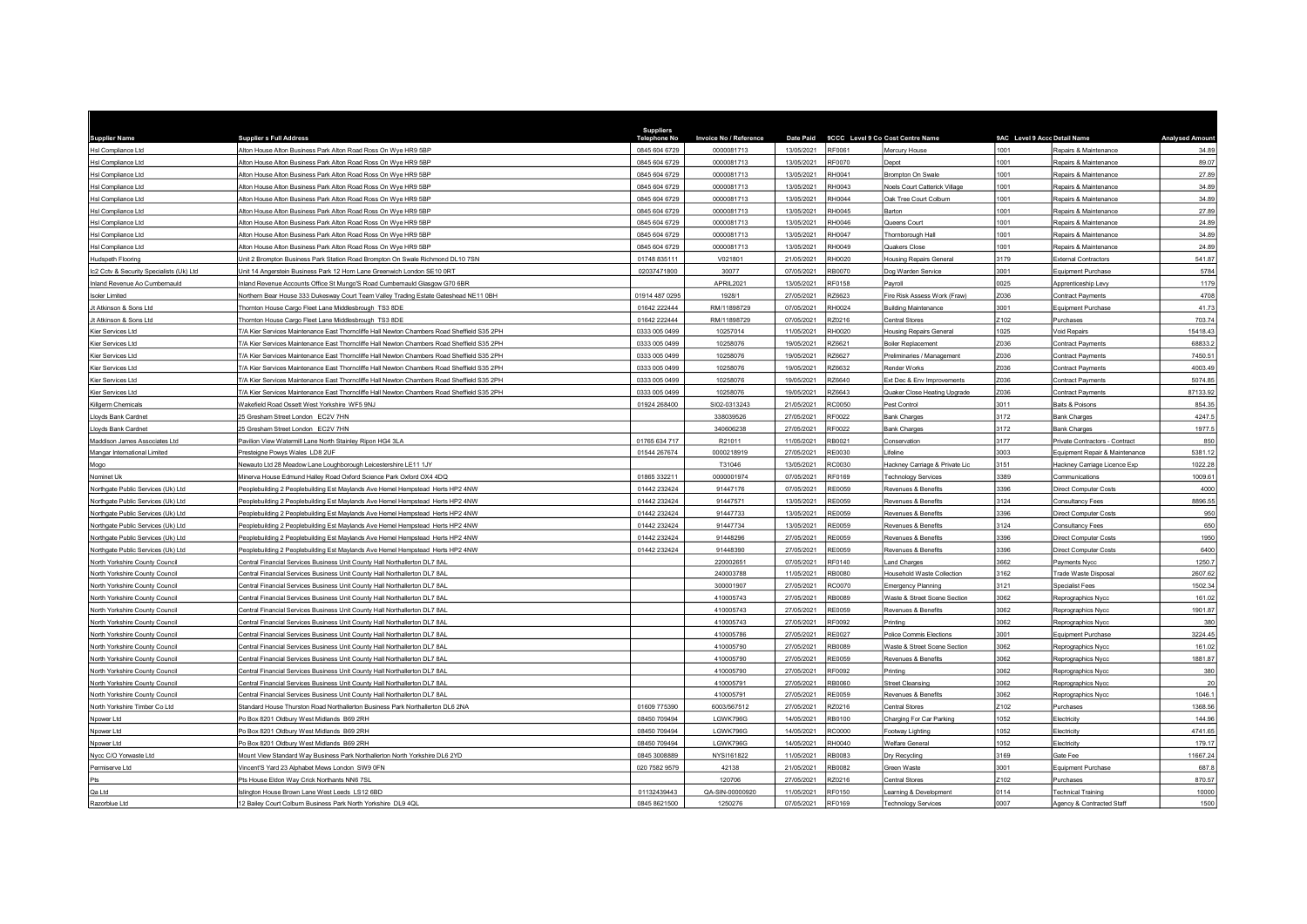|                                                       |                                                                                              | <b>Suppliers</b>             |                        |                          |                         |                                                                 |                              |                                                        |                       |
|-------------------------------------------------------|----------------------------------------------------------------------------------------------|------------------------------|------------------------|--------------------------|-------------------------|-----------------------------------------------------------------|------------------------------|--------------------------------------------------------|-----------------------|
| <b>Supplier Name</b>                                  | <b>Supplier s Full Address</b>                                                               | <b>Telephone No</b>          | Invoice No / Reference |                          |                         | Date Paid 9CCC Level 9 Co Cost Centre Name                      | 9AC Level 9 Accc Detail Name |                                                        | <b>Analysed Amoun</b> |
| Resource Management Solutions                         | 3 Victoria Road Darlington Co Durham DL1 5SJ<br>3 Victoria Road Darlington Co Durham DL1 5SJ | 01325 389333<br>01325 389333 | 51772<br>51876         | 27/05/2021<br>27/05/2021 | <b>RB0080</b><br>RB0080 | lousehold Waste Collection<br><b>Household Waste Collection</b> | 0007<br>0007                 | Agency & Contracted Staff<br>Agency & Contracted Staff | 1371.08<br>667.85     |
| Resource Management Solutions                         | Victoria Road Darlington Co Durham DL1 5SJ                                                   | 01325 389333                 | 51919                  | 11/05/2021               | RB0080                  | lousehold Waste Collection                                      | 0007                         | Agency & Contracted Staff                              | 1079.03               |
| Resource Management Solutions                         | Victoria Road Darlington Co Durham DL1 5SJ                                                   | 01325 389333                 | 51953                  | 21/05/2021               | RB0089                  | Waste & Street Scene Section                                    | 3180                         | Sub-Contractors                                        | 801.42                |
| Resource Management Solutions                         | 3 Victoria Road Darlington Co Durham DL1 5SJ                                                 | 01325 389333                 | 51986                  | 27/05/2021               | <b>RB0080</b>           | Household Waste Collection                                      | 0007                         | Agency & Contracted Staff                              | 1458.44               |
| Resource Management Solutions<br>R & J Farrow Limited | tiver House Gatherley Road Ind Est Brompton On Swale Richmond North Yorkshire DL107JQ        | 07831245120                  | INV40549               | 11/05/2021               | <b>B0060</b>            | treet Cleansing                                                 | 3180                         | Sub-Contractors                                        | 100                   |
| R & J Farrow Limited                                  | tiver House Gatherley Road Ind Est Brompton On Swale Richmond North Yorkshire DL107JQ        | 07831245120                  | <b>INV40549</b>        | 11/05/2021               | RH0020                  | <b>Housing Repairs General</b>                                  | 1025                         | Void Repairs                                           | 35                    |
| R & J Farrow Limited                                  | River House Gatherley Road Ind Est Brompton On Swale Richmond North Yorkshire DL107JQ        | 07831245120                  | <b>INV40549</b>        | 11/05/2021               | RH0020                  | <b>Housing Repairs General</b>                                  | 3179                         | <b>External Contractors</b>                            | 795.8                 |
| Royal Mail                                            | Payment Processing Centre Rowland Hill House Boythorpe Road Chesterfield S49 1HQ             |                              | 9062852954             | 07/05/2021               | RB0019                  | Development Management Section                                  | 3301                         | Postages                                               | 137.88                |
| oyal Mail                                             | Payment Processing Centre Rowland Hill House Boythorpe Road Chesterfield S49 1HQ             |                              | 9062852954             | 07/05/2021               | RB0059                  | Invironmental Health Section                                    | 3301                         | Postages                                               | 94.48                 |
| oval Mail                                             | Payment Processing Centre Rowland Hill House Boythorpe Road Chesterfield S49 1HQ             |                              | 9062852954             | 07/05/2021               | RB0089                  | Waste & Street Scene Section                                    | 3301                         | Postages                                               | 85.32                 |
| Royal Mail                                            | Payment Processing Centre Rowland Hill House Boythorpe Road Chesterfield S49 1HQ             |                              | 9062852954             | 07/05/2021               | RD0019                  | Open Space & Amenities Section                                  | 3301                         | Postages                                               | 32.56                 |
| lisM lsyo                                             | ayment Processing Centre Rowland Hill House Boythorpe Road Chesterfield S49 1HQ              |                              | 9062852954             | 07/05/2021               | RE0008                  | <b>Supported Housing</b>                                        | 3301                         | Postages                                               | 24.3                  |
| Royal Mail                                            | Payment Processing Centre Rowland Hill House Boythorpe Road Chesterfield S49 1HC             |                              | 9062852954             | 07/05/2021               | <b>RE0020</b>           | <b>District Flections</b>                                       | 3301                         |                                                        | 255.47                |
|                                                       |                                                                                              |                              |                        | 07/05/2021               | RE0041                  | Homelessness Prevention                                         | 3301                         | Postages                                               | 2.45                  |
| oyal Mail                                             | Payment Processing Centre Rowland Hill House Boythorpe Road Chesterfield S49 1HQ             |                              | 9062852954             | 07/05/2021               | RE0059                  |                                                                 | 3301                         | Postages                                               | 442.6                 |
| Royal Mail                                            | Payment Processing Centre Rowland Hill House Boythorpe Road Chesterfield S49 1HQ             |                              | 9062852954             |                          |                         | Revenues & Benefits                                             |                              | Postages                                               |                       |
| Royal Mail                                            | Payment Processing Centre Rowland Hill House Boythorpe Road Chesterfield S49 1HQ             |                              | 9062852954             | 07/05/2021               | RF0029                  | Democratic Services                                             | 3301                         | Postages                                               | 59.92                 |
| lisM lsyo                                             | Payment Processing Centre Rowland Hill House Boythorpe Road Chesterfield S49 1HQ             |                              | 9062852954             | 07/05/2021               | RF0087                  | Senior Management Team                                          | 3301                         | Postages                                               | 1.32                  |
| Roval Mail                                            | Payment Processing Centre Rowland Hill House Boythorpe Road Chesterfield S49 1HQ             |                              | 9062852954             | 07/05/2021               | <b>RF0099</b>           | <b>Business Support</b>                                         | 3301                         | Postages                                               | 42.24                 |
| <b>IicM</b> leve                                      | Payment Processing Centre Rowland Hill House Boythorpe Road Chesterfield S49 1HQ             |                              | 9062852954             | 07/05/2021               | <b>RF0109</b>           | Customer Services                                               | 3301                         | Postages                                               | 1.76                  |
| oyal Mail                                             | ayment Processing Centre Rowland Hill House Boythorpe Road Chesterfield S49 1HQ              |                              | 9062852954             | 07/05/2021               | RF0113                  | Finance Section                                                 | 3301                         | Postages                                               | 1.32                  |
| oval Mail                                             | Payment Processing Centre Rowland Hill House Boythorpe Road Chesterfield S49 1HQ             |                              | 9062852954             | 07/05/2021               | RF0139                  | egal                                                            | 3301                         | Postages                                               | 3.93                  |
| oval Mail                                             | Payment Processing Centre Rowland Hill House Boythorpe Road Chesterfield S49 1HQ             |                              | 9062852954             | 07/05/2021               | RF0159                  | Iuman Resources                                                 | 3301                         | Postages                                               | 9.96                  |
| Royal Mail                                            | ayment Processing Centre Rowland Hill House Boythorpe Road Chesterfield S49 1HQ              |                              | 9062852954             | 07/05/2021               | RF0194                  | <b>Business &amp; Community</b>                                 | 3301                         | Postages                                               | 5.28                  |
| lisM levo                                             | Payment Processing Centre Rowland Hill House Boythorpe Road Chesterfield S49 1HQ             |                              | 9062852954             | 07/05/2021               | <b>RH0004</b>           | Hra Supervision & Management                                    | 3301                         | Postages                                               | 223.32                |
| oval Mail                                             | Payment Processing Centre Rowland Hill House Boythorpe Road Chesterfield S49 1HQ             |                              | 9062852961             | 21/05/2021               | RE0029                  | Ind Electoral Registration                                      | 3301                         | Postages                                               | 1396.8                |
| lisM leyo                                             | Payment Processing Centre Rowland Hill House Boythorpe Road Chesterfield S49 1HQ             |                              | 9062935027             | 27/05/2021               | <b>RE0027</b>           | Police Commis Elections                                         | 3301                         | Postages                                               | 1544.54               |
| <b>S C Electrics</b>                                  | 9 l'Anson Road Richmond North Yorkshire DL10 4LN                                             | 07802188835                  | 12010                  | 13/05/2021               | RH0046                  | Queens Court                                                    | 1001                         | Repairs & Maintenance                                  | 1582                  |
| S C Electrics                                         | 9 l'Anson Road Richmond North Yorkshire DL10 4LN                                             | 07802188835                  | 12011                  | 13/05/2021               | RH0046                  | Queens Court                                                    | 1001                         | Repairs & Maintenance                                  | 1785                  |
| C Flectrics                                           | l'Anson Road Richmond North Yorkshire DJ 10 4LN                                              | 07802188835                  | 12012                  | 13/05/2021               | RH0044                  | <b>Jak Tree Court Colbum</b>                                    | 1001                         | Repairs & Maintenance                                  | 562                   |
| S C Electrics                                         | l'Anson Road Richmond North Yorkshire DL10 4LN                                               | 07802188835                  | 12016                  | 19/05/2021               | RH0020                  | <b>Housing Repairs General</b>                                  | 3179                         | <b>External Contractors</b>                            | 1874.8                |
| C Electrics                                           | 9 l'Anson Road Richmond North Yorkshire DL10 4LN                                             | 07802188835                  | 12016                  | 19/05/2021               | RH0051                  | ighting Of Flats                                                | 1001                         | Repairs & Maintenance                                  | 164                   |
| C Electrics                                           | FAnson Road Richmond North Yorkshire DL10 4LN                                                | 07802188835                  | 12025                  | 21/05/2021               | RH0020                  | <b>Housing Repairs General</b>                                  | 3179                         | <b>External Contractors</b>                            | 1887.6                |
| S C Electrics                                         | HAnson Road Richmond North Yorkshire DL10 4LN                                                | 07802188835                  | 12028                  | 27/05/2021               | RH0020                  | <b>Housing Repairs General</b>                                  | 3179                         | <b>External Contractors</b>                            | 1510.5                |
| C Electrics                                           | l'Anson Road Richmond North Yorkshire DL10 4LN                                               | 07802188835                  | 12028                  | 27/05/2021               | RH0051                  | ighting Of Flats                                                | 1001                         | Repairs & Maintenance                                  | 138.99                |
| Secureshield Limited                                  | /18 Ruby Court Wesley Drive Benton Square Industrial Estate Newcastle NE12 9UP               | 03303530250                  | 19742                  | 14/05/2021               | RH0041                  | Brompton On Swale                                               | 3003                         | Equipment Repair & Maintenance                         | 78.1                  |
| Secureshield Limited                                  | 18 Ruby Court Wesley Drive Benton Square Industrial Estate Newcastle NE12 9UP                | 03303530250                  | 19742                  | 14/05/2021               | RH0043                  | <b>Voels Court Catterick Village</b>                            | 3003                         | Equipment Repair & Maintenance                         | 78.1                  |
| Secureshield Limited                                  | 18 Ruby Court Wesley Drive Benton Square Industrial Estate Newcastle NE12 9UF                | 03303530250                  | 19742                  | 14/05/2021               | H0044                   | Oak Tree Court Colbum                                           | 3003                         | Equipment Repair & Maintenanc                          | 78.1                  |
| Secureshield Limited                                  | /18 Ruby Court Wesley Drive Benton Square Industrial Estate Newcastle NE12 9UP               | 03303530250                  | 19742                  | 14/05/2021               | RH0045                  | Barton                                                          | 3003                         | Equipment Repair & Maintenance                         | 78.15                 |
| Secureshield Limited                                  | 18 Ruby Court Wesley Drive Benton Square Industrial Estate Newcastle NE12 9UP                | 03303530250                  | 19742                  | 14/05/2021               | RH0046                  | Queens Court                                                    | 3003                         | Equipment Repair & Maintenance                         | 78.1                  |
| Secureshield Limited                                  | 18 Ruby Court Wesley Drive Benton Square Industrial Estate Newcastle NE12 9UP                | 03303530250                  | 19742                  | 14/05/2021               | RH0047                  | Thornborough Hall                                               | 3003                         | Equipment Repair & Maintenance                         | 78.1                  |
| Secureshield Limited                                  | 18 Ruby Court Wesley Drive Benton Square Industrial Estate Newcastle NE12 9UP                | 03303530250                  | 19742                  | 14/05/2021               | <b>RH0049</b>           | Quakers Close                                                   | 3003                         | Equipment Repair & Maintenance                         | 78.1                  |
| Secureshield Limited                                  | /18 Ruby Court Wesley Drive Benton Square Industrial Estate Newcastle NE12 9UP               | 03303530250                  | 20432                  | 27/05/2021               | RH0041                  | rompton On Swale                                                | 3003                         | Equipment Repair & Maintenance                         | 78.1                  |
| Secureshield Limited                                  | /18 Ruby Court Wesley Drive Benton Square Industrial Estate Newcastle NE12 9UP               | 03303530250                  | 20432                  | 27/05/2021               | RH0043                  | Noels Court Catterick Village                                   | 3003                         | Equipment Repair & Maintenance                         | 78.1                  |
| Secureshield Limited                                  | 18 Ruby Court Wesley Drive Benton Square Industrial Estate Newcastle NE12 9UP                | 03303530250                  | 20432                  | 27/05/2021               | RH0044                  | Oak Tree Court Colburn                                          | 3003                         | Equipment Repair & Maintenance                         | 78.1                  |
| Secureshield Limited                                  | /18 Ruby Court Wesley Drive Benton Square Industrial Estate Newcastle NE12 9UP               | 03303530250                  | 20432                  | 27/05/2021               | <b>RH0045</b>           | Barton                                                          | 3003                         | Equipment Repair & Maintenance                         | 78.1                  |
| Secureshield Limited                                  | 18 Ruby Court Wesley Drive Benton Square Industrial Estate Newcastle NE12 9UP                | 03303530250                  | 20432                  | 27/05/2021               | RH0046                  | Queens Court                                                    | 3003                         | Equipment Repair & Maintenance                         | 78.1                  |
| Secureshield Limited                                  | /18 Ruby Court Wesley Drive Benton Square Industrial Estate Newcastle NE12 9UP               | 03303530250                  | 20432                  | 27/05/2021               | RH0047                  | Thornborough Hall                                               | 3003                         | Equipment Repair & Maintenance                         | 78.1                  |
| Secureshield Limited                                  | /18 Ruby Court Wesley Drive Benton Square Industrial Estate Newcastle NE12 9UP               | 03303530250                  | 20432                  | 27/05/2021               | RH0049                  | Quakers Close                                                   | 3003                         | Equipment Repair & Maintenance                         | 78.15                 |
| Security & Fire Experts Ltd                           | Jnit 9 J2 Business Park Bridge Hall Lane Bury BL9 7NY                                        | 0800 0471999                 | 50424                  | 19/05/2021               | RF0061                  | Mercury House                                                   | 1001                         | Repairs & Maintenance                                  | 379                   |
| Security & Fire Experts Ltd                           | Jnit 9 J2 Business Park Bridge Hall Lane Bury BL9 7NY                                        | 0800 0471999                 | 50424                  | 19/05/2021               | <b>RF0070</b>           | Depot                                                           | 1001                         | Repairs & Maintenance                                  | 48                    |
| Security & Fire Experts Ltd                           | Init 9 J2 Business Park Bridge Hall Lane Bury BL9 7NY                                        | 0800 0471999                 | 50424                  | 19/05/2021               | RH0041                  | <b>Brompton On Swale</b>                                        | 1001                         | Repairs & Maintenance                                  | 74                    |
| Security & Fire Experts Ltd                           | Init 9 J2 Business Park Bridge Hall Lane Bury BL9 7NY                                        | 0800 0471999                 | 50424                  | 19/05/2021               | RH0043                  | Noels Court Catterick Village                                   | 1001                         | Repairs & Maintenance                                  | 24                    |
| Security & Fire Experts Ltd                           | nit 9 J2 Business Park Bridge Hall Lane Bury BL9 7NY                                         | 0800 0471999                 | 50424                  | 19/05/2021               | <b>RH0044</b>           | Jak Tree Court Colburn                                          | 1001                         | Repairs & Maintenance                                  | 24                    |
| Security & Fire Experts Ltd                           | Unit 9 J2 Business Park Bridge Hall Lane Bury BL9 7NY                                        | 0800 0471999                 | 50424                  | 19/05/2021               | RH0046                  | Queens Court                                                    | 1001                         | Repairs & Maintenance                                  | 24                    |